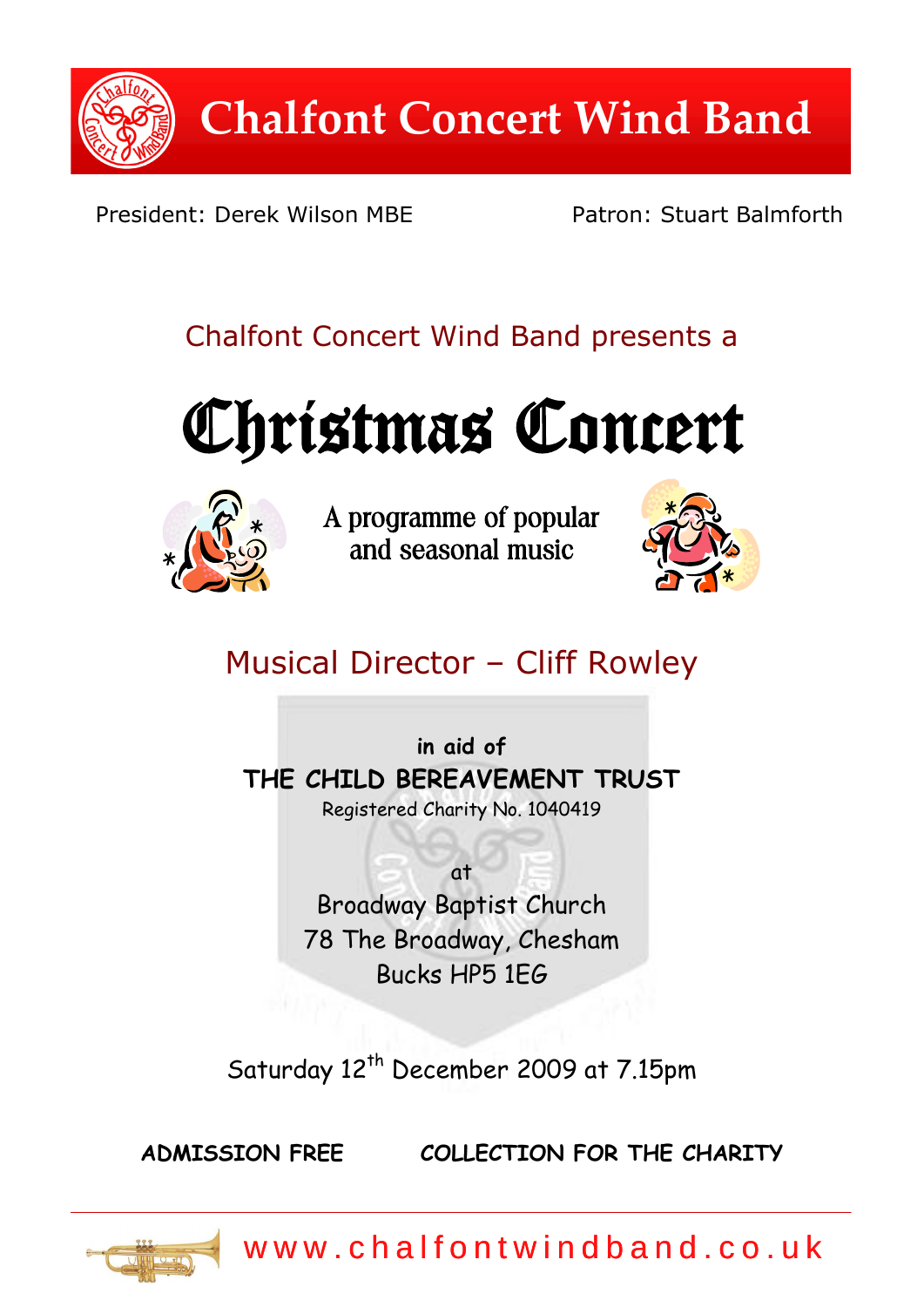### **THE CHALFONT CONCERT WIND BAND**

The Chalfont Concert Wind Band was founded in 1977. The Band's aim is to encourage the interest of musicians in making music together (young and old alike) and to give them plenty of experience of playing in public. To add variety, there are also instrumental ensembles associated with the Band. The Band is able to serve the local community by playing on suitable occasions, and raises considerable sums of money for charity.

Anyone playing a wind band instrument is welcome to join. The Concert Band requires Grade 5 standard and 'B' Band requires no graded standard, but lots of enthusiasm! Both the Concert and 'B' Band meet weekly for rehearsals on Monday evenings at Robertswood School, Chalfont St Peter, Bucks.

Rehearsal times are: 6.30 pm – 7.30 pm ('B' Band) 7.45 pm – 9.45 pm (Concert Band)

If you are interested in joining one of the Bands, please contact us for further information – or even come along on a Monday evening. We would love to see you.

#### **Contacts:**

Bryan Ogilvie (Chairman): 020 8998 7042 Cliff Rowley (Musical Director): 01494 531146

**Piano:** Mary Cadman Percussion: Ben Kolka

**Website: www.chalfontwindband.co.uk email: enquiries@chalfontwindband.co.uk** 

### **CONCERT BAND MEMBERS**

| Piccolo:              | Kirsty Rowley                                                                       |
|-----------------------|-------------------------------------------------------------------------------------|
| Flute:                | Denise Ballheimer, Lucy Clayton, Andrea Coventry, Coralia Galtier, Lesley Lockhart, |
|                       | Sonia Methven, Kirsty Rowley                                                        |
| Oboe:                 | Kim Horgan                                                                          |
| Clarinet:             | Lou Browning, Gemma Bryson, Mary Cadman, Petra Cooper, Laura Coventry,              |
|                       | Barbara Douglas, David Hall, Bryan Ogilvie, Helen Thrussell, Andrew Warren,         |
|                       | Catherine Young                                                                     |
| Eb Clarinet           | Helen Thrussell                                                                     |
| <b>Bass Clarinet:</b> | Rosalind Aspinall                                                                   |
| Bassoon:              | Gerard Geneen                                                                       |
| Alto Sax:             | Sandra Dowler, Kathy Inker, Sara Paul                                               |
| Tenor Sax:            | George Taylor, Philip Wilson                                                        |
| <b>Baritone Sax:</b>  | Margaret Pianta                                                                     |
| French Horn:          | Bob Paxman, Derek Wilson                                                            |
| Trumpet:              | David Adamson, Thomas Adamson, Gerard Farrell                                       |
| Trombone:             | Alex Conen, Helen Farrington                                                        |
| Euphonium:            | Anna White                                                                          |
| Tuba:                 | James Heath                                                                         |
| <b>Bass Guitar:</b>   | Jim Pullen                                                                          |
| Percussion:           | Paul Craggs, Catherine Young                                                        |
| 'B' BAND MEMBERS      |                                                                                     |
| Piccolo:              | Kirsty Rowley                                                                       |
| Flute:                | Rebecca Barnard, Jessica Curson, Alexia Dodd, Kirsty Rowley                         |
| Oboe                  | Laura Coventry                                                                      |
| Clarinet:             | Rachel Barnard, Sue Barnard, Emily Poulson                                          |
| Alto Sax:             | Harry Colman, Katie Fenton                                                          |
| Tenor Sax:            | Martin Richardson                                                                   |
| French Horn           | Matthew Adamson                                                                     |
| Trumpet:              | Thomas Adamson                                                                      |
| Trombone:             | Alex Conen                                                                          |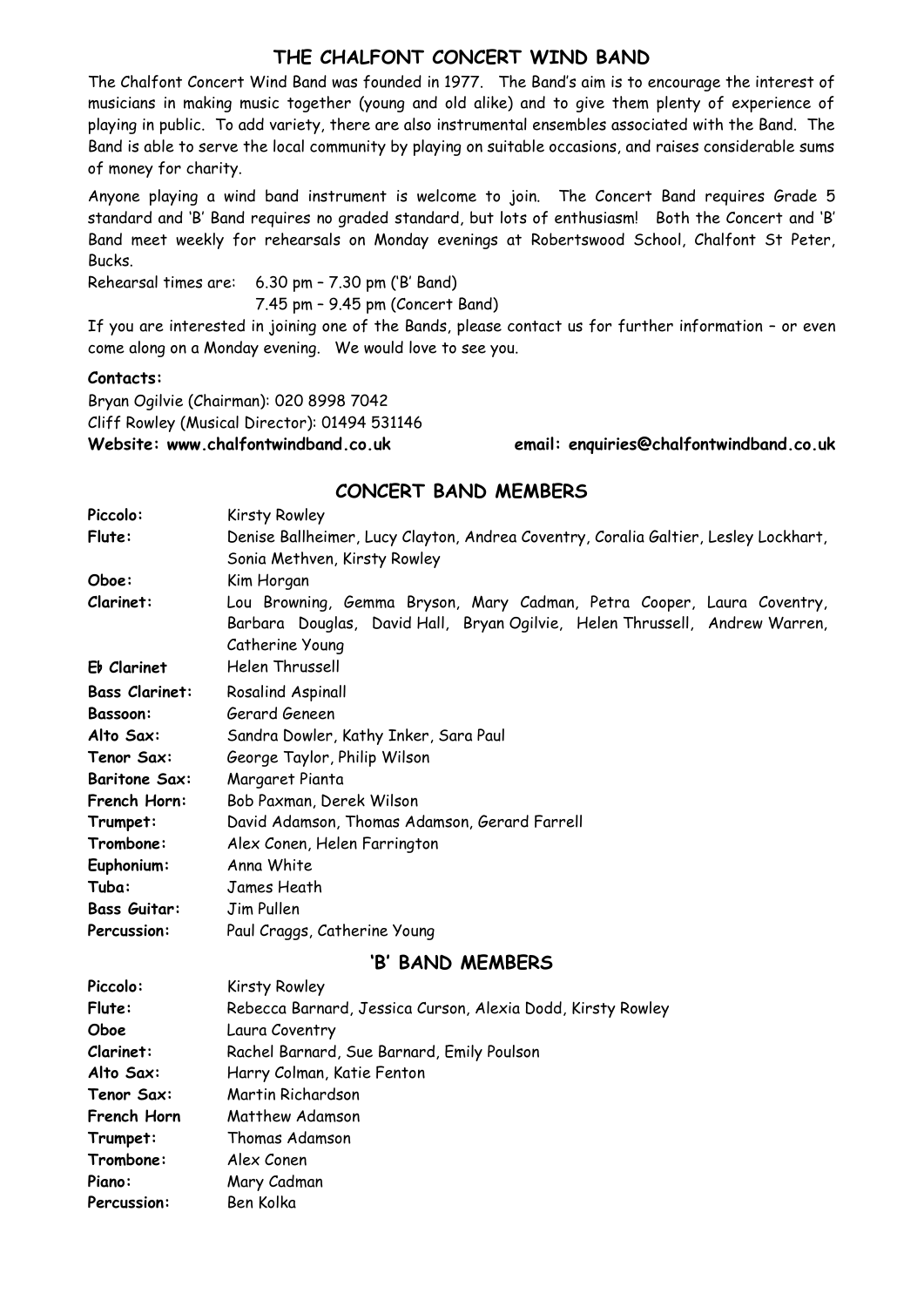# **PROGRAMME - PART ONE**

**The Chalfont Wind Band would like to thank the Broadway Baptist Church for allowing the use of the Hall and facilities.**

**The National Anthem**

**Sleigh Ride** Leroy Anderson

**Die Fledermaus - Overture** Johann Strauss

**Sheep May Safely Graze J S Bach** from Cantata 208 (Hunting Cantata) arr Philip Sparke

Jazz Group: George Taylor, Jim Pullen Cliff Rowley and Catherine Young

**Nimrod** Edward Elgar from 'Enigma Variations' arr Alfred Reed

**Duke Ellington in Concert** and The Constanting of the Constanting arr Paul Murtha **Take the 'A' Train, Don't Get Around Much Anymore, Mood Indigo, Caravan, It Don't Mean A Thing**

> **Introduction to THE CHILD BEREAVEMENT TRUST by Julie Cullingworth followed by a collection taken during the next item.**

**Carol for Audience: O Little Town of Bethlehem** Traditional

# **INTERVAL**

**(20 minutes)** Refreshments will be available at the side of the Church (a donation will be appreciated)

**The Girl from Ipanema Antonio Carlos Jobim**